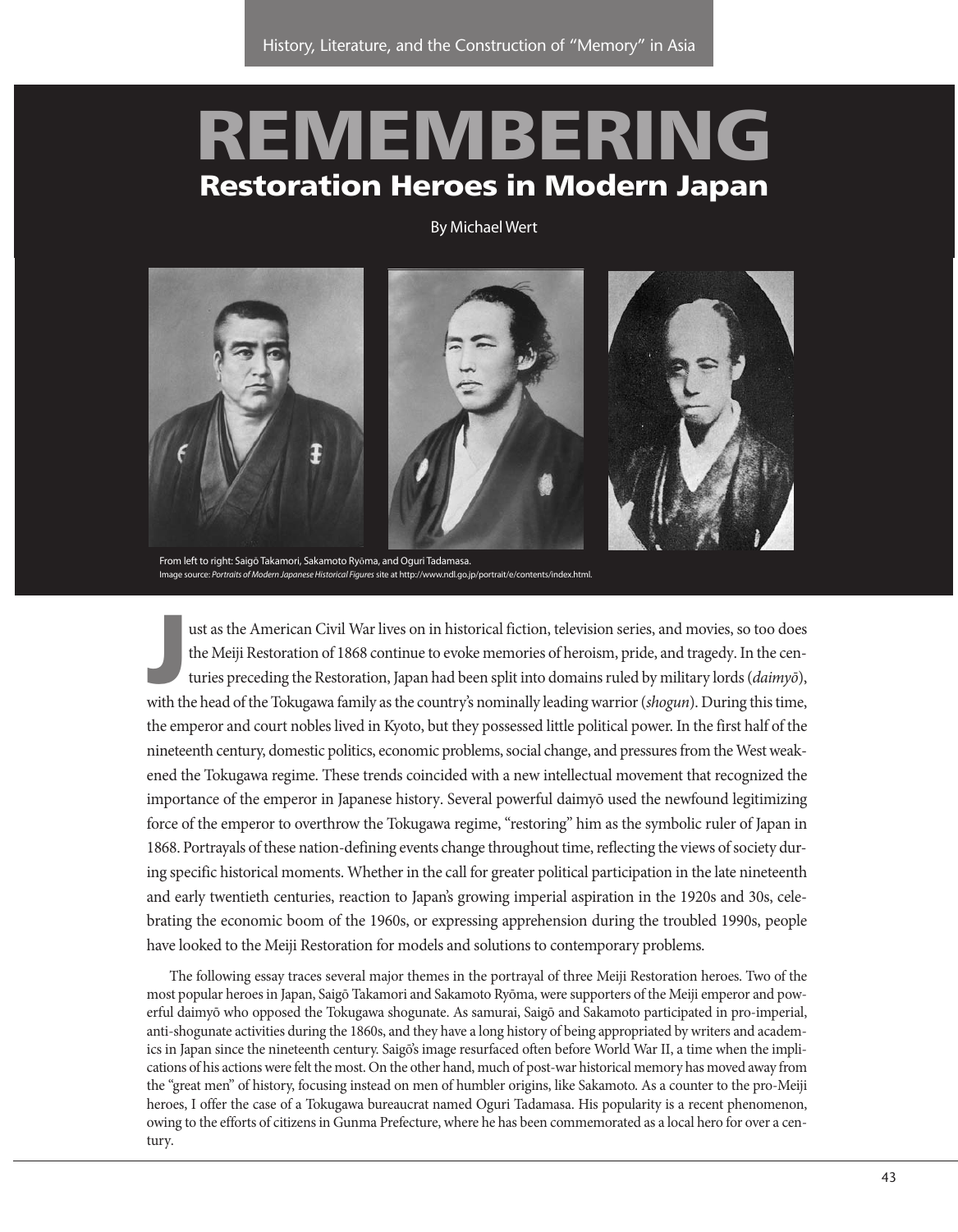**The film The Last Samurai recently introduced American audiences to Saigō** *Takamori. Saigō is portrayed as a paragon of samurai identity who teaches the values of bushido to a captured American captain (played by Tom Cruise) ....* 



Saigō Takamori.

Image source: http://upload.wikime dia.org/ wikipedia/commons/ 7/75/Takamori\_Saigo.jpg.

# **saigō TaKaMori in prewar Japan**

The film The Last Samurai recently introduced American audiences to Saigō Takamori. Saigō is portrayed as a paragon of samurai identity who teaches the values of bushidō to a captured American captain (played by Tom Cruise), hired by the Japanese government to help modernize its military.<sup>1</sup> Although the film is largely fiction, it captures the tension Saigō felt between loyalty to the young Meiji emperor, whom he helped bring to power as one of the Meiji Restoration leaders, and opposition to the changes made by his rivals in the Meiji government. In 1873, he resigned his post in the central government out of frustration, and in 1877, he led the Satsuma Rebellion. Former samurai disaffected by the Meiji oligarchy attacked the military garrisons stationed in the former Satsuma domain in the southwest. The government suppressed the rebellion after only two months—Saigō was killed in the fighting and labeled a "traitor." These events did little to sully Saigō's image. In fact, many considered him a god and claimed to see his image in a star.<sup>2</sup> Several kabuki plays, such as The Morning East Wind Clearing the Clouds of the Southwest, portrayed Saigō's heroism in the rebellion within a year after it had ended.<sup>3</sup>

The government capitulated to the public's love of Saigō, and he was officially pardoned in 1889, the same year as the proclamation of the Meiji Constitution. This prompted

a minor "Saigō boom" that began in the 1890s. His first biography was published in five volumes from 1894–1895. A couple of Satsuma natives, who had long planned to erect a statue of Saigō, achieved their



Yoshu Chikanobu Ichikawa Danjūrō IX in the role of Saigō Takamori, with other actors, 1878. Image courtesy of Scripps College, Claremont, CA.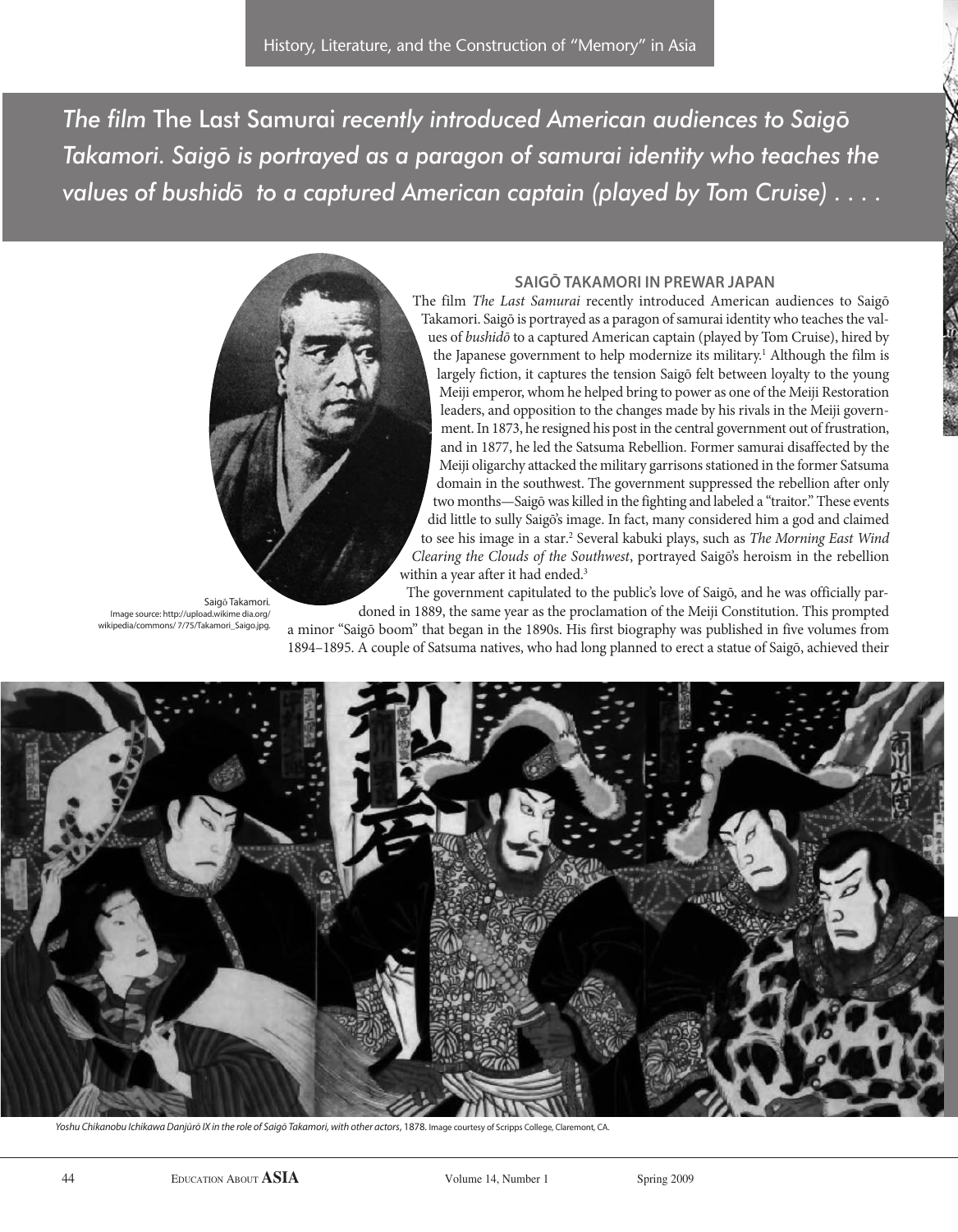

Promotional poster photo for the Last Samurai. © 2004 Warner Bros. Entertain

goal in 1898 with contributions from thousands of fans across Japan and the Meiji Emperor himself. The statue remains a popular attraction in Tokyo's Ueno Park.

Even before his death, Saigō had become popular among those who opposed the Meiji oligarchy. The first group to appropriate Saigō's image was the People's Rights Movement. Started in the mid-1870s by former samurai such as Saigō's colleague Itagaki Taisuke, this political movement demanded greater representation in national government, mostly for wealthy men. Even those not directly associated with the People's Rights Movement appropriated Saigō's image. Fukuzawa Yukichi, a liberal intellectual and educator, regarded Saigō as a hero who fought for all people and against the dictatorial Meiji government.4 Violent attacks against the government also invoked Saigō's rebellious past. The first such comparison was made between Saigō and Kōtoku Shūsui, a socialist and anarchist. Like many socialists, he criticized Japan's costly war with Russia (1904–1905). He rejected the emperor-centered ideology, and was tied to the High Treason Incident, a plot by anarchists to kill the Meiji emperor. Although Kōtoku was not involved in the plot, his prominence as a known radical resulted in his arrest and execution in 1911. Many writers criticized the Meiji government for using the High Treason Incident as a pretext for rounding up dissidents, and some used the thirty-third anniversary of Saigō's death as a way to speak out. Novelist Tokutomi Roka compared Kōtoku to Saigō, saying that both were "assassinated," not "executed," and mislabeled as "traitors" for trying to do something new.<sup>5</sup> Some even asked that Kōtoku's life be spared—they argued that Saigō too had been labeled a "traitor" before being declared a hero.<sup>6</sup> Saigō became a nationalist during the 1930s, a decade when Japan was often compared to fascist Germany and Italy. During this time police censored critics and leftist ideology, privately formed ultranationalist groups, assassinated politicians, and the military dominated the government. Members of the Imperial

*It is a testament to the malleability of history that Saig¯o was appropriated by a wide range of groups who opposed each other, and* **whose politics Saigō would have thought** *reprehensible.*



10 Takamori and his dog in Ueno Park, Taito-ku, Tokyo. Image source: http://commons.wikimedia.org/wiki/File:Saigo-Takamori1332.jpg.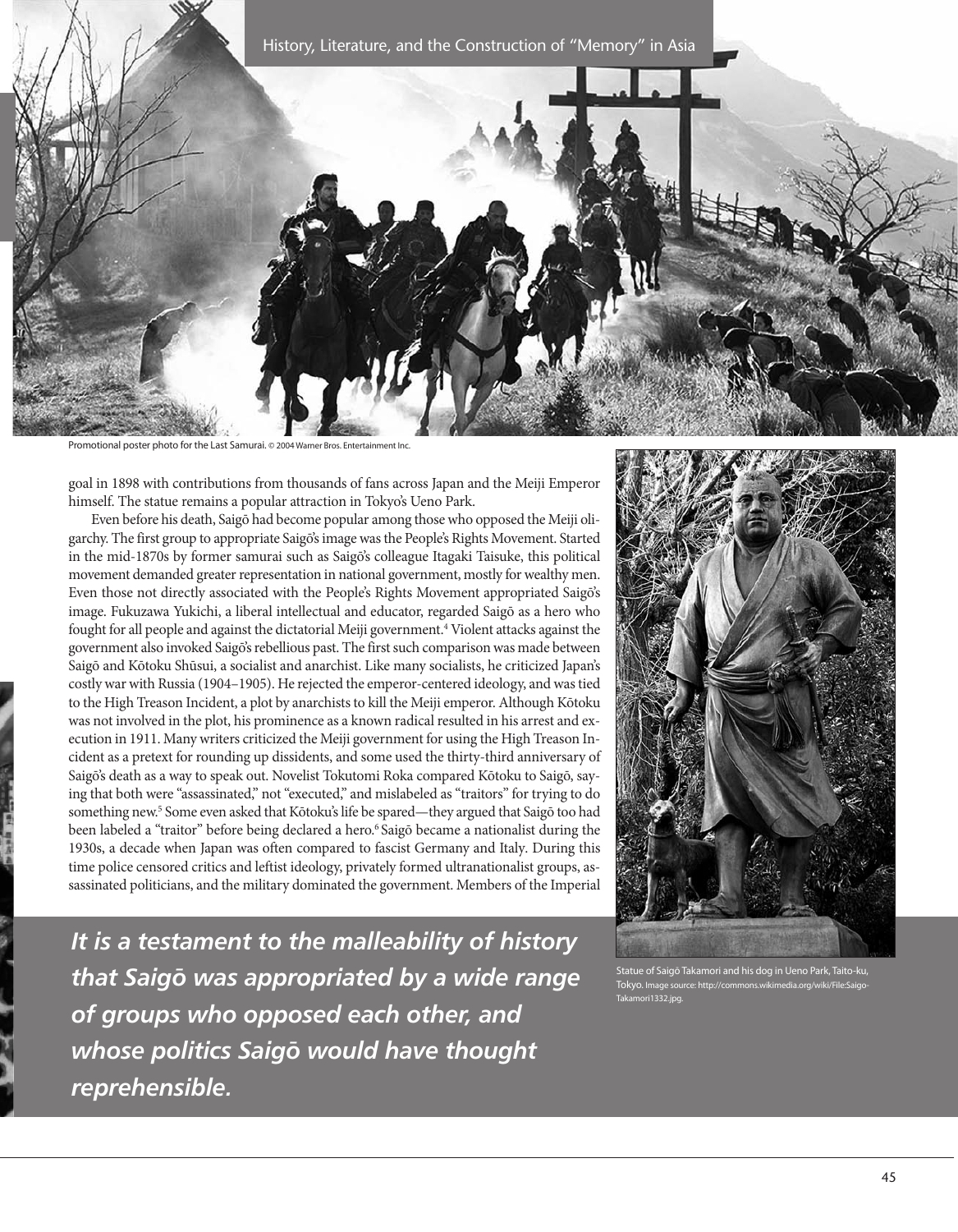*Sakamoto followed the path of many young samurai activists of his time. He fled his obligations to the lord of the Tosa domain and joined those who declared loyalty to the emperor.*

> Way Faction, a group within the imperial military that advocated totalitarian rule by the emperor, looked to Saigō as the model of a true warrior. They attempted to overthrow the government in 1936, in an incident similar to the Satsuma Rebellion, and invoked the spirit of Saigō's rebellion to justify their own coup d'état.7 Many participants were influenced by Kita Ikki, a socialist turned ultranationalist, who often wrote about Saigō and described the Satsuma Rebellion as a failed nationalist revolution.<sup>8</sup> Nationalist renderings of Saigō's past also incorporated elements of anti-Western thought. The 1934 publication of An Accurate Biography of Saigō the Great opened with a homily expressing the hope that someone like Saigō would appear to defeat the "English Shogunate," just as Saigō defeated the Tokugawa shogunate.9



Portrait of Sakamoto Ryōma. Image source: http://upload.wikimedia.org/wikipedia/commons/d/d3/Sakamoto\_Ry%C5%8Dma.jpg.

It is a testament to the malleability of history that Saigō was appropriated by a wide range of groups who opposed each other, and whose politics Saigō would have thought reprehensible. Even Saigō's pardon by the Meiji leaders attests to the power of historical memory. Why did they pardon him even though many within the government were his rivals and considered his actions unforgivable? Perhaps they felt that leaving Saigō's popularity unaddressed further alienated them from the sentiment of the people.

### **saKaMoTo ryōMa in posTwar Japan**

Although Saigō continued to inspire television dramas, historical novels and manga (graphic novels) after the War, the postwar historical memory of Restoration heroes was dominated by Sakamoto Ryōma. Sakamoto followed the path of many young samurai activists of his time. He fled his obligations to the lord of the Tosa domain and joined those who declared loyalty to the emperor. Although initially anti-Western, he eventually became convinced of the benefits of opening up to the West, participated in the formation of a proto-navy, and brokered a deal between two domains that led the Meiji Restoration. His pro-emperor, anti-shogunate activism eventually caught up with him in 1867 when Tokugawa supporters killed him in Kyoto.

Sakamoto's history was not completely absent in pre-World War II discourse of the Meiji Restoration. He appeared alongside Saigō among writers within the Popular Rights movement, but in a different guise. Sakamoto was portrayed as a hero who helped bring about a successful Restoration, while Saigō's rebellion was an attempt to complete the putative liberalizing spirit left unfinished in the Restoration. Novelists and biographers alike championed Sakamoto as a hero who worked to destroy feudalism and create a new Japan. During the Russo-Japanese War, he was portrayed as the "father of the Japanese navy." Even Kōtoku Shūsui wrote about Sakamoto's exploits as one of the "men of true spirit" active in the Restoration years. But before World War II, he remained an obscure figure among the general population. During the Russo-Japanese War, even when Sakamoto appeared in the empress's dream to reassure her of Japan's victory, she had to ask a court official, conveniently from Tosa, about Sakamoto's identity.<sup>10</sup>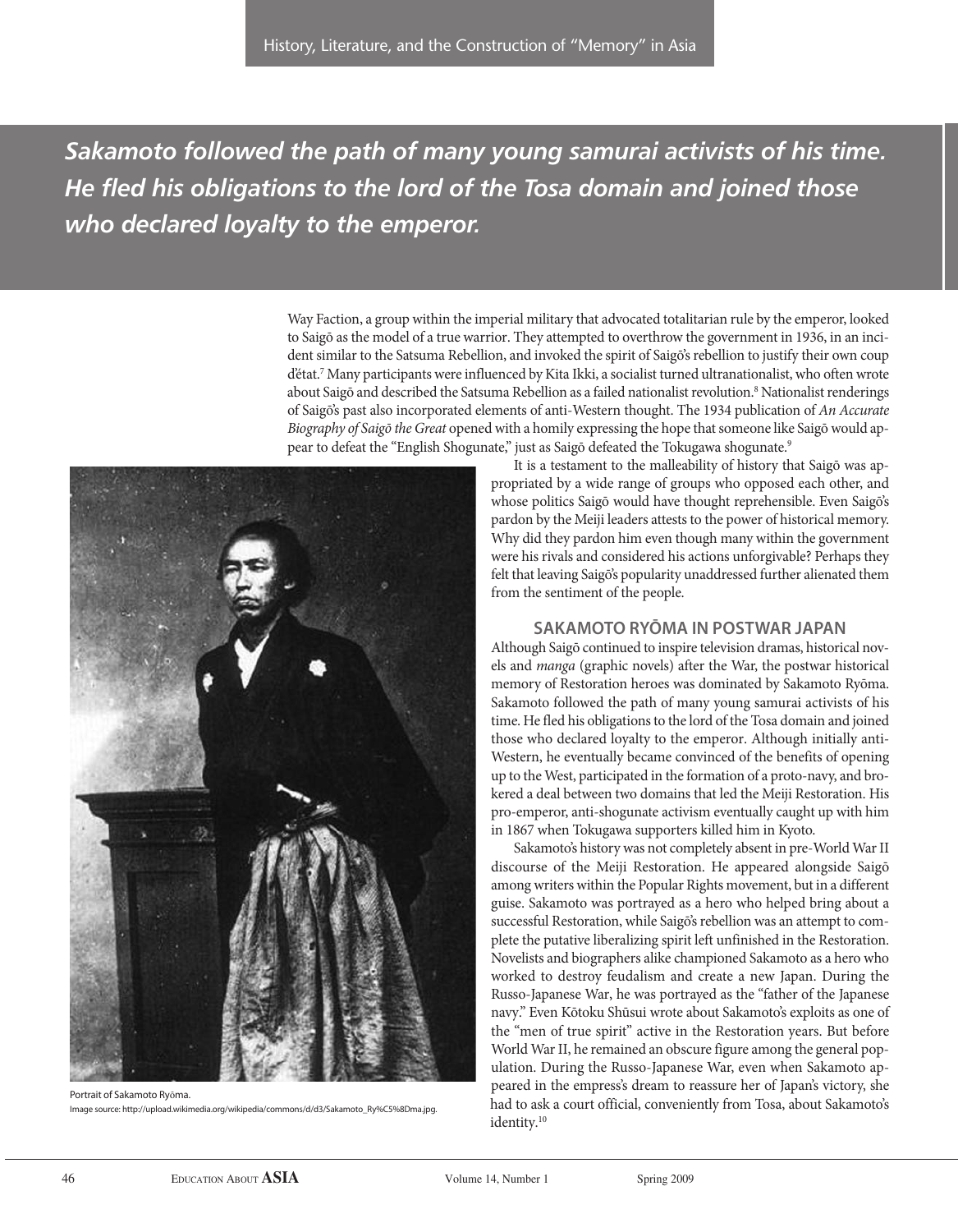*Oguri Tadamasa . . . provides us with an example of how the losers of the Restoration were rehabilitated in the national consciousness and how the efforts of local people, rather than academics or famous writers, affect the landscape of national memory.*

Shiba Ryōtarō, the most widely read historical novelist in the second half of the twentieth century, is responsible for rescuing Sakamoto from anonymity in the postwar era. Shiba wrote over 200 books, and his collected works, including fiction, essays, and lectures, amount to sixty-eight volumes. Narita Ryūichi calls Shiba the most popular writer of postwar Japan because of Shiba's wide readership and the broad range of topics and media he covers. Moreover, Narita considers Shiba to be a "writer of the people" because he always addressed the issue of how Japan came to be.11 Shiba's historical fiction of Sakamoto Ryōma, Ryōma Goes (Ryōma ga yuku), serialized in a national newspaper from the early to mid-1960s, reflects the concerns of that decade. Several major themes in Shiba's writing about Sakamoto included the legacy of World War II and the high economic growth. Postwar Japan embraced decentralization and democratization. The emperor had been reduced to a symbol of the people; he was no longer Japan's leader. Although Sakamoto supported the imperial cause during the Meiji Restoration, Shiba distanced Sakamoto from the die hard, pro-imperial rhetoric of the Restoration years because it was too reminiscent of the emperor ideology that led Japan into World War II.12

Instead, Shiba described Sakamoto as wanting to destroy the shogunate for the sake of the country, because the shogunate had lost its ability to hold the country together. Rather than start a bloody revolution, Shiba's Sakamoto sought a more peaceful transition. In fact, Shiba wanted to remind Japanese about those who died during World War II by comparing the war to the Meiji Restoration.<sup>13</sup> The economic miracle of the 1960s also influenced Shiba's rehabilitation of Sakamoto. Revitalization of Japan's economy after the war had paid off. Investments in new industries, a high rate of personal savings, and rising exports drove the ten percent annual growth rate experienced during the 1960s. Shiba portrayed Sakamoto as an economic thinker

who understood the value of money and commerce, and was convinced that he should engage in commerce for the country's future, not simply his own. This positive view of money marked a watershed moment in historical fiction more generally. Until Ryōma Goes, most historical novels portrayed only villains as having financial savvy.<sup>14</sup>

The hundredth anniversary of the Meiji Restoration in 1968 and the media boosted Sakamoto's image. A scholarly reassessment of the Restoration boomed in the 1960s in anticipation of the centennial, and given the dark legacy of imperial Japan, not all of those histories placed the Restoration leaders in a positive light. The old heroes and fervent imperial loyalists retreated into the background while those with more tempered attitudes like Sakamoto found a new audience. In 1968, a year long historical drama depicting Sakamoto's life, based on Shiba's novel, aired on Japan's national television station, NHK. Young people have been captivated by his adventuresome sprit ever since.

#### **oguri TaDaMasa, CreaTion oF a new hero**

Just as Japanese of the late nineteenth century faced disorder as they approached a new millennium, so too did Japanese citizens of the 1990s. The bursting of the bubble economy, government scandals, calamities such as the Kobe earthquake, and the sarin gas attack on the Tokyo subway in 1995, were just some of the reasons why many referred to the 1990s as the "lost decade." The previous heroes still remained in the popular imagination, but new ones emerged, particularly those on the losing side of the Meiji Restoration. One such figure was Oguri Tadamasa, a former samurai bureaucrat who worked for the Tokugawa regime. He provides us with an example of how the losers of the Restoration were rehabilitated in the national consciousness and how the efforts of local people, rather than academics or famous writers, affect the landscape of national memory.



Portrait of Oguri Tadamasa. Image source: http://commons.wikimedia.org/wiki/File:Oguri\_Tadamasa.jpg.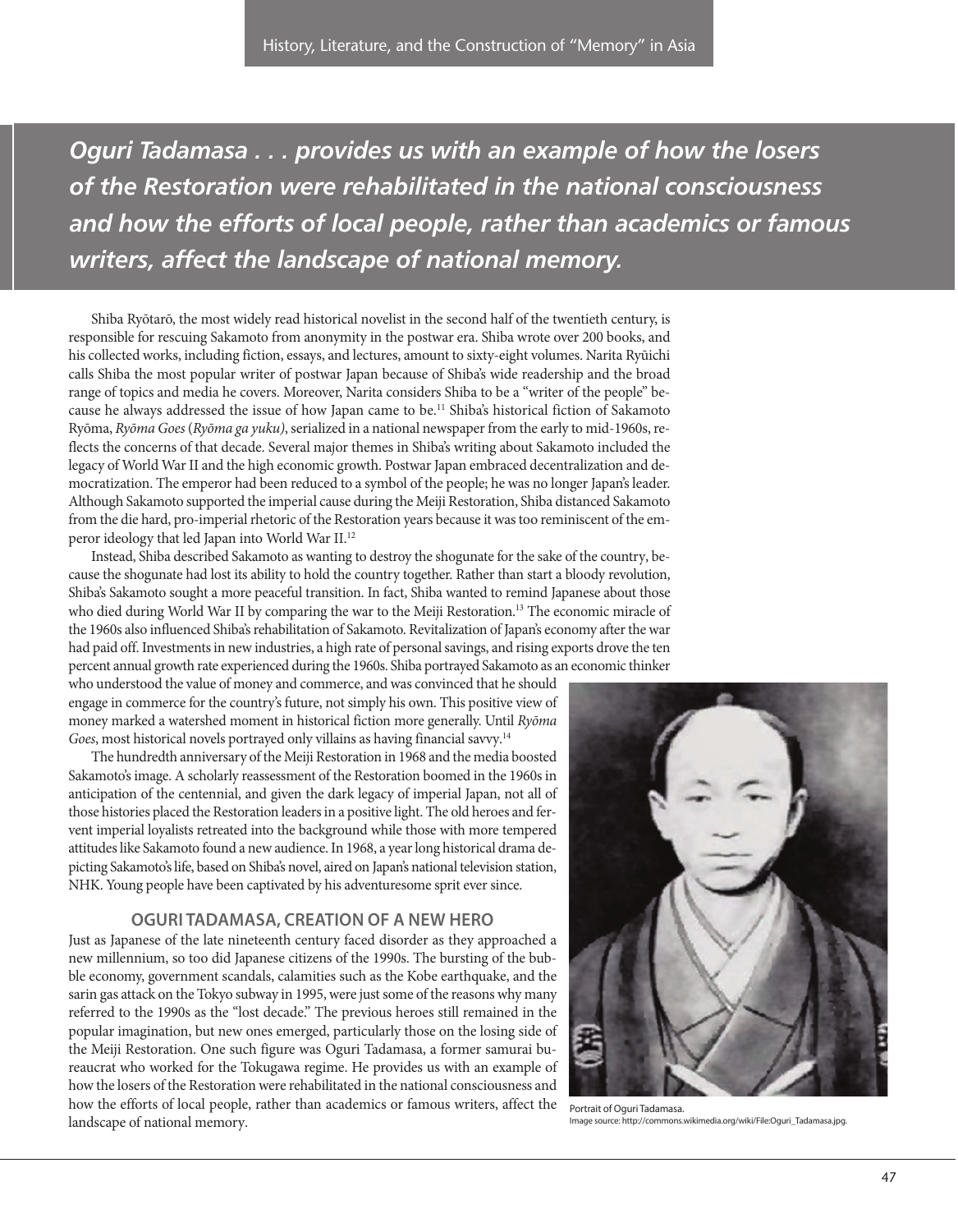*Oguri might not inspire a call to action as Saigō and Sakamoto do, but his portrayal as a tireless and honest samurai bureaucrat made him a hero in the 1990s.*

> Oguri's background did not fit those of the typical Restoration heroes. He opposed any compromise with the emperor, the court, or the major daimyō, and advocated fighting against the imperial forces, a position for which he was killed in the spring of 1868. In the dominant historical narrative of the Meiji Restoration, Oguri was either vilified or ignored. In the late nineteenth century, former Tokugawa shogunate officials mourned his death as a great loss for modern Japan, and used him as a way to critique the Meiji government. But as a middle-aged, married bureaucrat, his past lacked the adventure that inspired political activists.

> Oguri's image as a local hero in Gunma Prefecture, where he was killed, enjoyed a resurgence in 1915. It was the fiftieth anniversary of the Yokosuka naval base, and Oguri's one legacy that had an impact on prewar Japan, owing to its role in Japan's naval victories. Local Gunma historians participated in the Yokosuka City celebrations, passing out pamphlets containing a short biography of Oguri. In 1922, Yokosuka City wanted to build a bust of Oguri and the French architect who constructed the Yokosuka naval base. City officials received contributions from Gunma citizens who became more aware of Oguri as a local hero. Gunma historians wrote articles about Oguri convincing citizens of the need to recognize him as a local and national hero.

> Until the 1990s, Oguri had little presence in national popular culture as it related to the Restoration. The only national attention he received occurred when television followed the exploits of would-be treasure hunters, searching for the Tokugawa shogunate money reputedly buried in the mountains of Gunma. According to the legend, Oguri had been charged with burying some of the shogunate's money for later use against domestic enemies.

> Locals succeeded in promoting Oguri to a larger audience. Historians wrote more books about Oguri, Gunma television stations produced documentaries and historical dramas about him, and anniversary celebrations of his life, held at the temple where Oguri lived, gave him greater exposure in the region. The Prefectural Governor and the mayors of Kurabuchi Village (where Oguri was killed) and Yokosuka City petitioned NHK to create a drama about him. In January of 2001, the first full treatment of his life appeared in the annual New Year historical drama. Since then, more books and his own *manga* series have come out, and he has even made it into a Japanese high school history textbook, sure signs of his rising status in Japanese historical consciousness.

> In the 1990s, historical novelists visited Gunma to learn more about Oguri, and adopted many of the major narrative themes of his life from local researchers. In 1994, Shiba Ryōtarō wrote of Oguri:

Oguri was a patriot in every bone of his body, but he wasn't the type to talk about patriotism. Real patriotism is not about getting loaded and letting the tears flow while talking big. In such times, there are as many of those kinds of patriots as there are dogs in the mountains, fields and towns barking so loudly it bursts my eardrums. Oguri was not that kind of patriot. He sent a new energy through the day to day affairs (of government).<sup>15</sup>

This differed from his portrayal of Oguri in Ryōma Goes, where Shiba blames Oguri for endangering Japan's independence by relying too much on the French.<sup>16</sup> The extent to which he has changed his mind over the last twenty years suggests just how far Japan has gone in reassessing its past.

# **ConClusion**

Saigō, Sakamoto, and Oguri share similarities regarding how and why they are remembered. First, they were all samurai. Commoners in the Meiji period have long been studied by academics and local historians alike, but few played a decisive role in the events of the Meiji Restoration. Saigō and Sakamoto are remembered because they were part of the adventure shared by many samurai during the Restoration years. Oguri might not inspire a call to action as Saigō and Sakamoto do, but his portrayal as a tireless and honest samurai bureaucrat made him a hero in the 1990s.